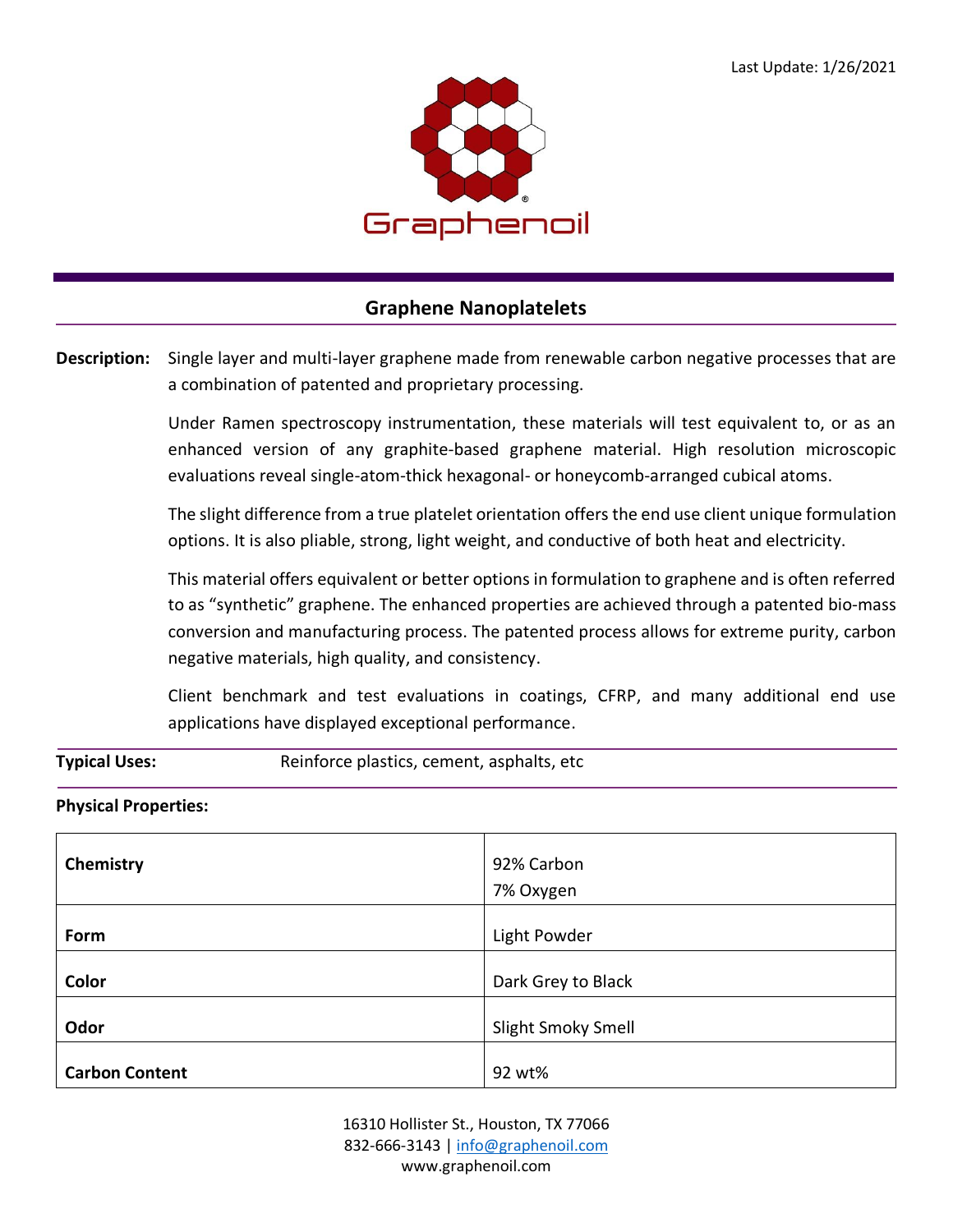| <b>Moisture Content</b>             | 1 wt%                   |
|-------------------------------------|-------------------------|
| <b>Oxygen Content</b>               | 7%                      |
| <b>Ash Content</b>                  | <1.2 wt%                |
| Capacitance                         | 200 Farads/g            |
| <b>Thermal Conductivity</b>         | 2200 W/m/K              |
| <b>Particle Size</b>                | $11\mu m$               |
| <b>Optimum Particle Layer Count</b> | 1 to 20                 |
| <b>Vol % Optimum Layer Count</b>    | 74%                     |
| <b>Average Particle Thickness</b>   | 3 to 4 nm (DLS/PSA)     |
|                                     | 20                      |
| <b>Average Particle Layer Count</b> |                         |
| <b>Dry Powder Density</b>           | 410 kg/m <sup>3</sup>   |
| <b>True Density</b>                 | $2.1$ g/cm <sup>3</sup> |
| <b>Specific Surface Area</b>        | 576 $m^2/g$             |

**Notes:** The data contained herein are furnished for information only and are believed to be reliable. We cannot assume responsibility for the results obtained by others over whose methods we have no control. It is the user's responsibility to determine suitability for the user's purpose of any production methods mentioned herein and to adopt such precautions as may be advisable for the protection of property and of persons against any hazards that may be involved in the handling and use thereof.

> In light of the foregoing, Graphenoil specifically disclaims all warranties expressed or implied, including warranties of merchantability or fitness for a particular purpose, arising from sale or use of Graphenoil products. Graphenoil specifically disclaims any liability for consequential or incidental damages of any kind, including lost profits.

> The discussion herein of various processes or compositions is not to be interpreted as representation that they are free from domination of patents owned by others or as a license under any Graphenoil patents that may cover such processes or compositions. We recommend

> > 16310 Hollister St., Houston, TX 77066 832-666-3143 [| info@graphenoil.com](mailto:info@graphenoil.com) www.graphenoil.com